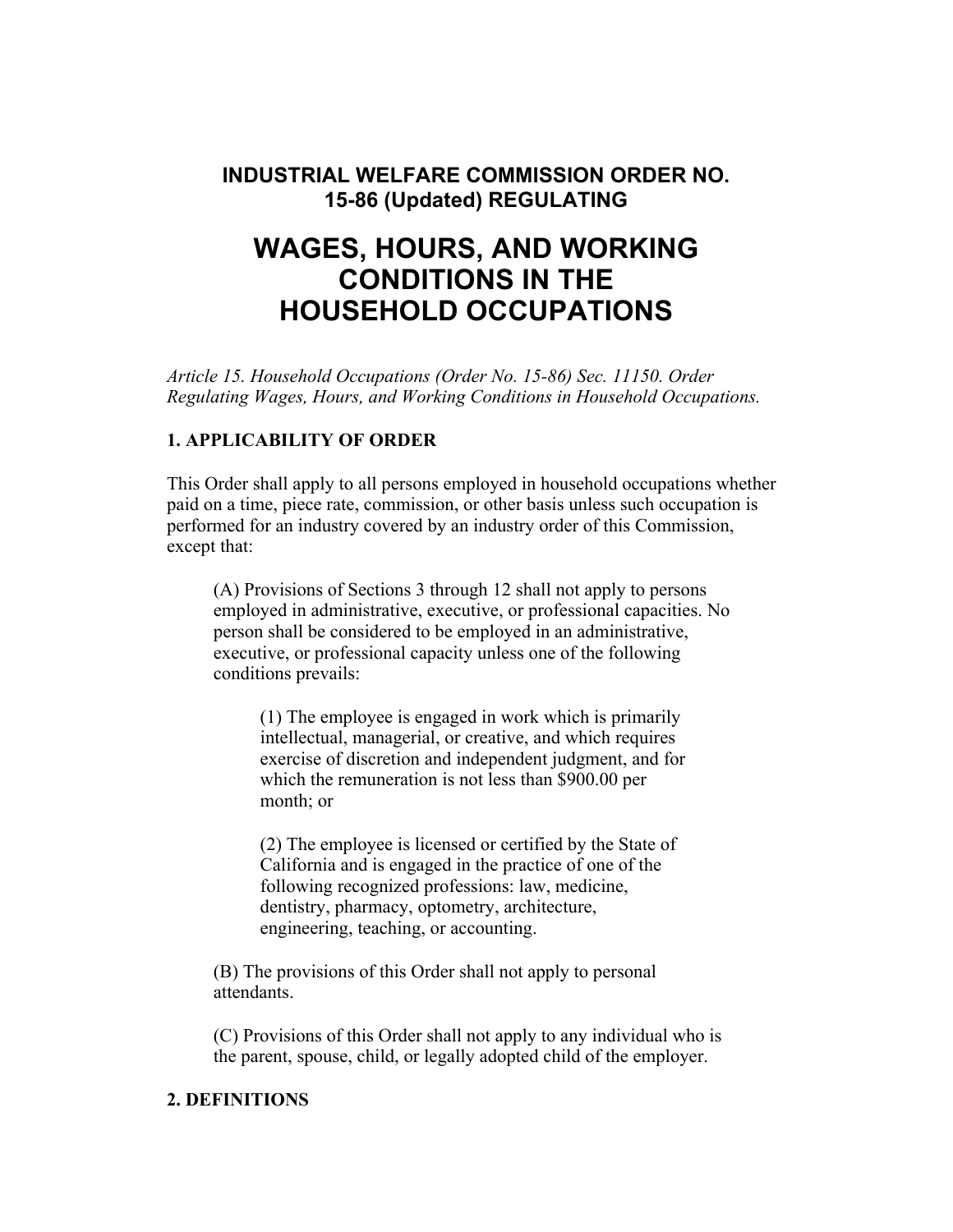(A) **"Commission"** means the Industrial Welfare Commission of the State of California.

(B) **"Division"** means the Division of Labor Standards Enforcement of the State of California.

(C) **"Household Occupations"** means all services related to the care of persons or maintenance of a private household or its premises by an employee of a private householder. Said occupations shall include, but not be limited to, the following: butlers, chauffeurs, companions, cooks, day workers, gardeners, graduate nurses, grooms, housecleaners, housekeepers, maids, practical nurses, tutors, valets, and other similar occupations.

(D) **"Emergency"** means an unpredictable or unavoidable occurrence at unscheduled intervals requiring immediate action.

(E) **"Employ"** means to engage, suffer, or permit to work.

(F) **"Employee"** means any person employed by an employer.

(G) **"Employer"** means any person as defined in Section 18 of the Labor Code, who directly or indirectly, or through an agent or any other person, employs or exercises control over the wages, hours, or working conditions of any person.

(H) **"Hours worked"** means the time during which an employee is subject to the control of an employer, and includes all the time the employee is suffered or permitted to work, whether or not required to do so.

(I) **"Personal attendant"** includes baby sitters and means any person employed by a private householder or by any third party employer recognized in the health care industry to work in a private household, to supervise, feed, or dress a child or person who by reason of advanced age, physical disability, or mental deficiency needs supervision. The status of "personal attendant" shall apply when no significant amount of work other than the foregoing is required.

(J) **"Minor"** means, for the purpose of this Order, any person under the age of eighteen (18) years.

(K) **"Primarily"** as used in Section 1, Applicability, means more than one-half the employee´s work time.

(L) **"Split shift"** means a work schedule which is interrupted by nonpaid non-working periods established by the employer, other than bona fide rest or meal periods.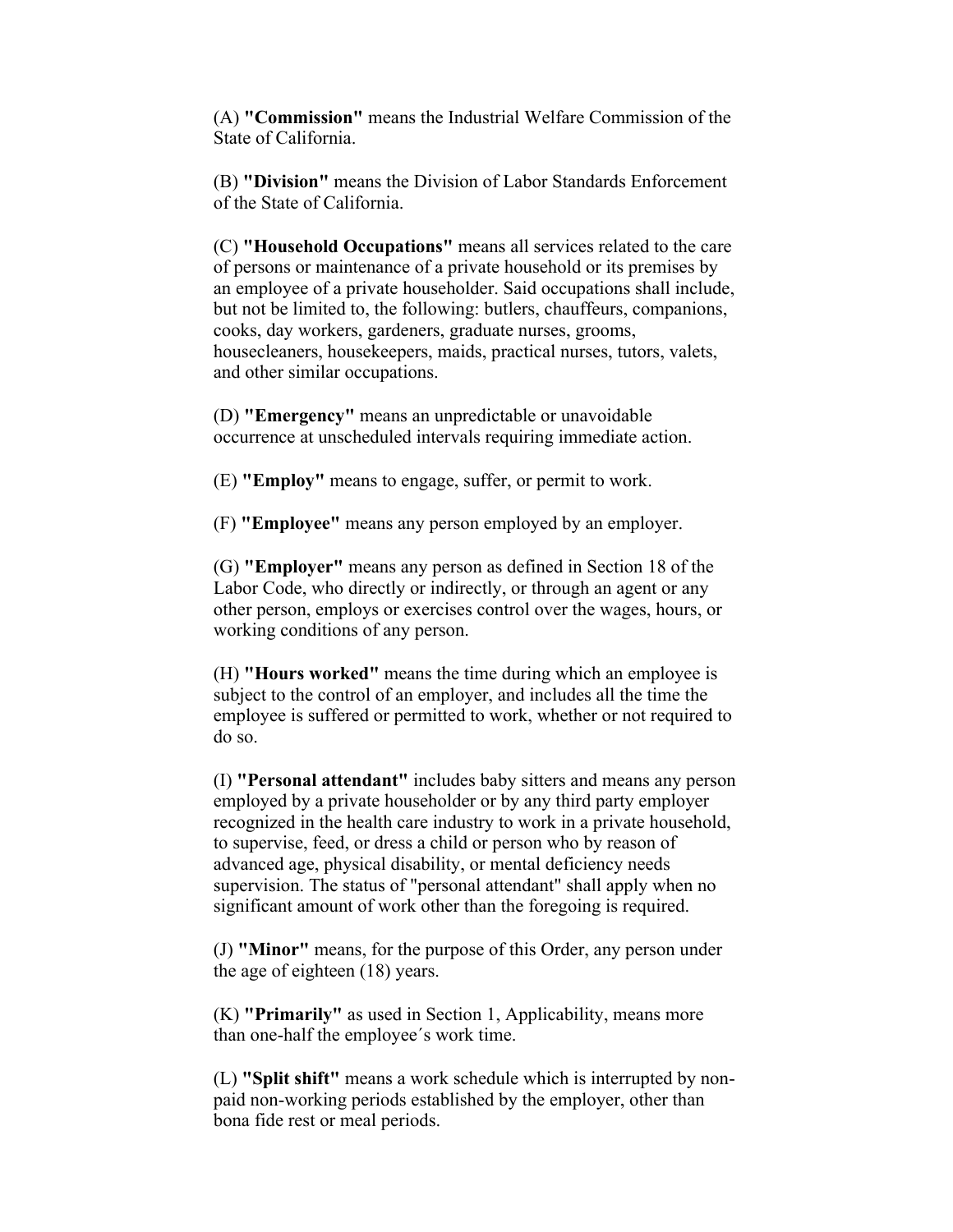(M) **"Teaching"** means, for the purpose of Section 1 of this Order, the profession of teaching under a certificate from the Commission for Teacher Preparation and Licensing.

(N) **"Wages"** (See California Labor Code, Section 200)

(O) **"Workday"** means any consecutive 24 hours beginning at the same time each calendar day.

(P) **"Workweek"** means any seven (7) consecutive days, starting with the same calendar day each week. "Workweek" is a fixed and regularly recurring period of 168 hours, seven (7) consecutive 24 hour periods.

### **3. HOURS AND DAYS OF WORK**

(A) A LIVE-IN employee shall have at least twelve (12) consecutive hours free of duty during each workday of twenty-four (24) hours, and the total span of hours for a day of work shall be no more than twelve (12) hours, except under the following conditions:

(1) The employee shall have at least three (3) hours free of duty during the twelve (12) hour span of work. Such off-duty hours need not be consecutive, and the schedule for same shall be set by mutual agreement of employer and employee, provided that

(2) An employee who is required or permitted to work during scheduled off-duty hours or during the twelve (12) consecutive off-duty hours shall be compensated at the rate of one and one-half  $(1\ 1/2)$  times the employee's regular rate of pay for all such hours worked.

(B) No LIVE-IN employee shall be required to work more than five (5) days in any one workweek without a day off of not less than twenty-four (24) consecutive hours except in an emergency as defined in subsection 2(D), provided that the employee is compensated for time worked in excess of five (5) workdays in any workweek at one and one-half (1 1/2) times the employee's regular rate of pay for hours worked up to and including nine (9) hours. Time worked in excess of nine (9) hours on the sixth (6th) and seventh (7th) workdays shall be compensated for at double the employee's regular rate of pay.

(C) No NON-LIVE-IN employee shall be employed more than eight (8) hours in any one workday nor more than forty (40) hours in any one workweek nor more than six (6) days in any workweek unless the employee receives one and one-half (1 1/2) times such employee's regular rate of pay for all hours worked over eight (8) in any workday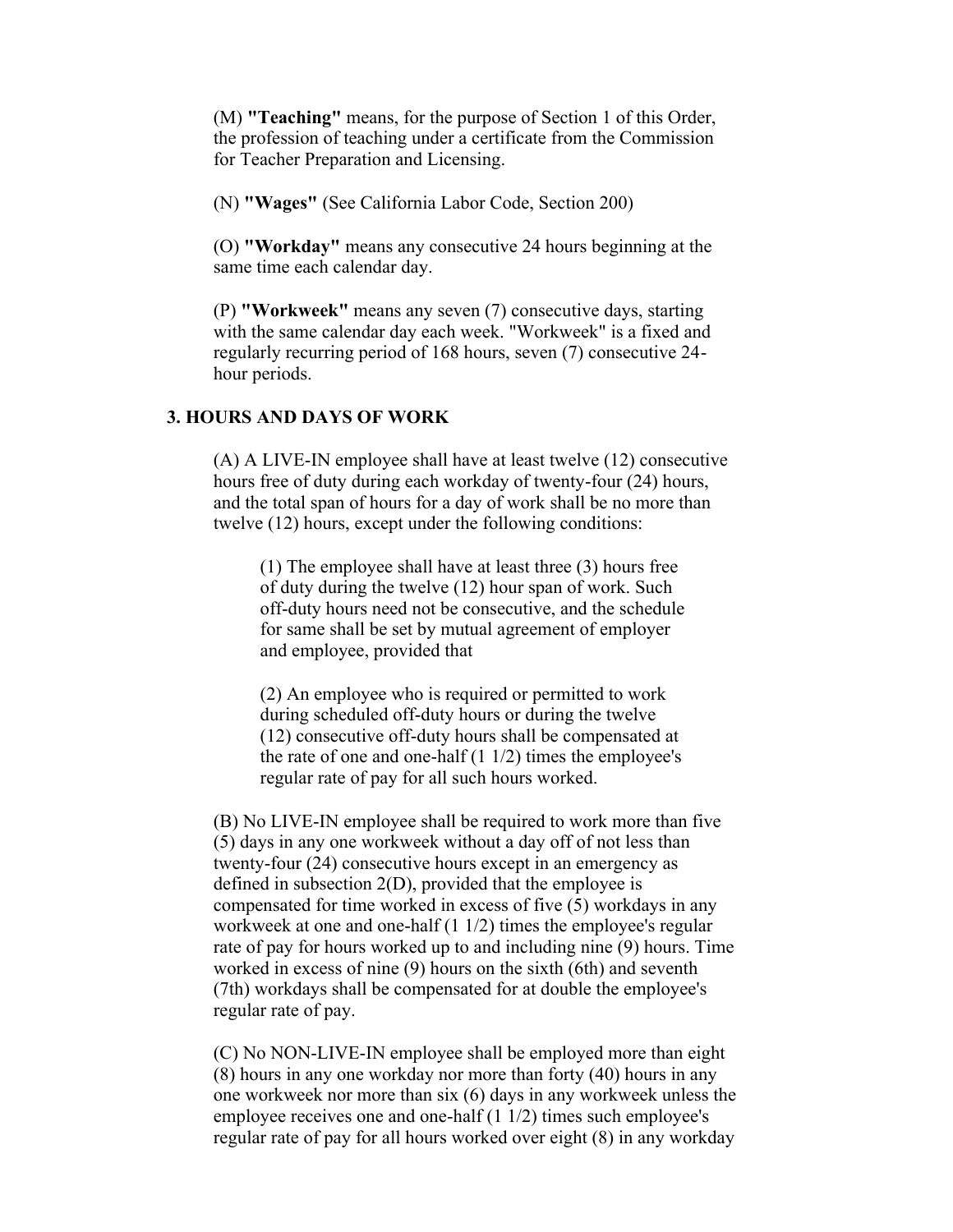or over forty (40) hours in any workweek and for the first eight (8) hours on the seventh (7th) day of work. Time worked in excess of eight (8) hours on the seventh (7th) workday shall be compensated for at double the employee's regular rate of pay.

(D) One and one-half (1 1/2) times a minor´s regular rate of pay shall be paid for all work over forty (40) hours in any workweek except that minors sixteen (16) and seventeen (17) years old who are not required by law to attend school and may therefore be employed for the same hours as an adult are subject to subsections (A) and (B) or (C) above.

### (**VIOLATIONS OF CHILD LABOR LAWS** are

subject to civil penalties of from \$500 to \$10,000 as well as to criminal penalties provided herein. Employers should ask school districts about required work permits.)

(E) An employee may be employed on seven (7) workdays in one workweek with no overtime pay required when the total hours of employment during such workweek do not exceed thirty (30) and the total hours of employment in any one workday thereof do not exceed  $six(6)$ .

### **4. MINIMUM WAGES**

(A) Every employer shall pay to each employee wages not less than four dollars and seventy-five cents (\$4.75) per hour for all hours worked, effective October 1, 1996; not less than five dollars (\$5.00) per hour for all hours worked, effective March 1, 1997; not less than five dollars and fifteen cents (\$5.15) per hour for all hours worked, effective September 1, 1997; and not less than five dollars and seventy-five cents (\$5.75) per hour for all hours worked, effective March 1, 1998, except:

(1) LEARNERS. Employees 18 years of age or over, during their first one hundred and sixty (160) hours of employment in occupations in which they have no previous similar or related experience, may be paid not less than eighty-five percent (85%) of the minimum wage rounded to the nearest nickel.

(2) MINORS may be paid not less than eighty-five percent (85%) of the minimum wage rounded to the nearest nickel provided that the number of minors employed at said lesser rate shall not exceed twenty-five percent (25%) of the persons regularly employed in the establishment. An employer of less than ten (10) persons may employ three (3) minors at said lesser rate. The twenty-five percent (25%) limitation on the employment of minors shall not apply during school vacations.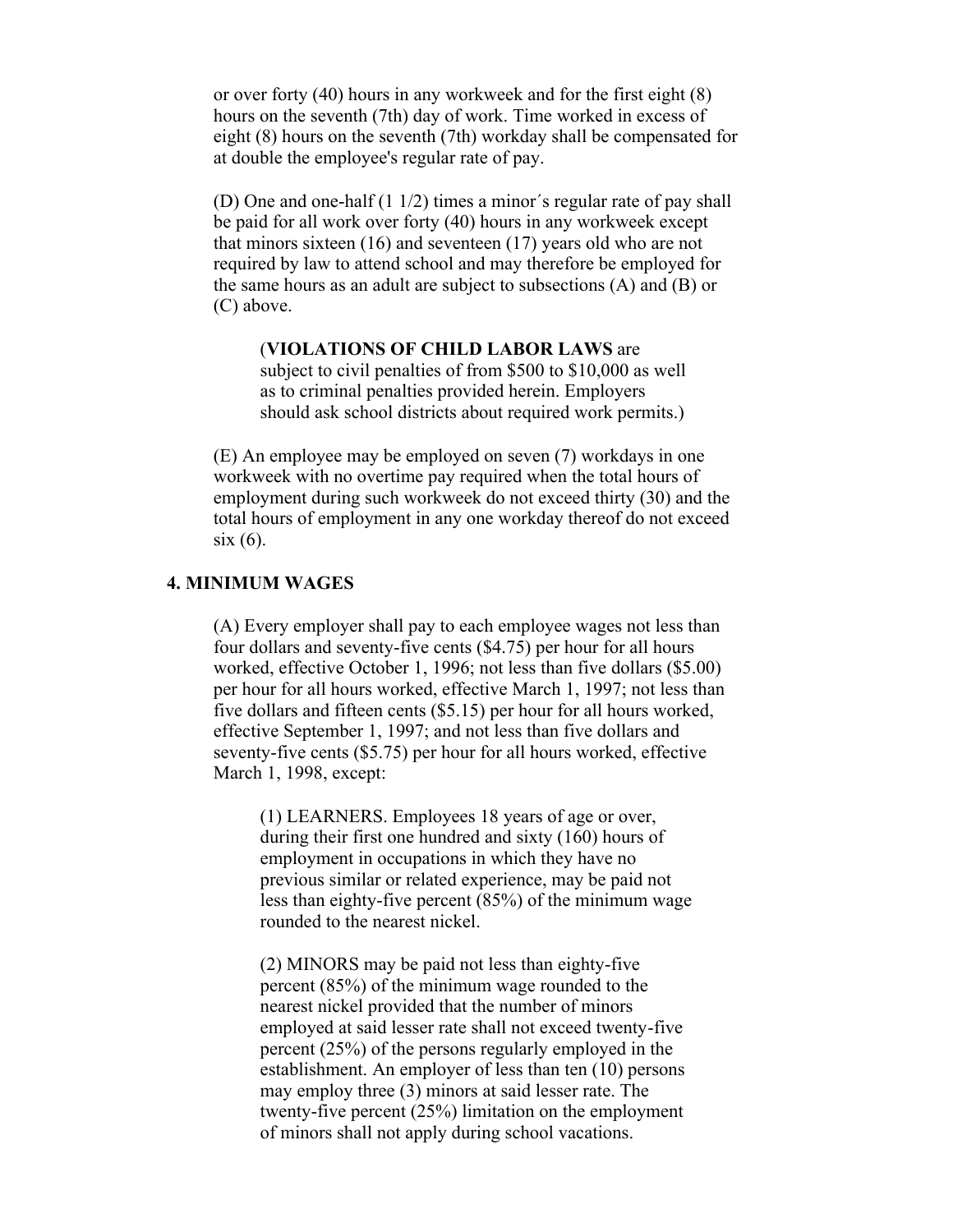**NOTE:** Under certain conditions, the full minimum wage may be required for minors. See Labor Code Section 1391.2 (b).

(B) Every employer shall pay to each employee, on the established payday for the period involved, not less than the applicable minimum wage for all hours worked in the payroll period, whether the remuneration is measured by time, piece, commission, or otherwise.

(C) When an employee works a split shift, one hour´s pay at the minimum wage shall be paid in addition to the minimum wage for that workday, except when the employee resides at the place of employment.

### **5. REPORTING TIME PAY**

Each workday an employee is required to report for work and does report, but is not put to work or is furnished less than half said employee´s usual or scheduled day´s work, the employee shall be paid for half the usual or scheduled day´s work, but in no event for less than two (2) hours at the employee's regular rate of pay, which shall not be less than the minimum wage.

### **6. LICENSES FOR HANDICAPPED WORKERS**

A license may be issued by the Division authorizing employment of a person whose earning capacity is impaired by physical disability or mental deficiency at less than the minimum wage. Such licenses shall be granted only upon joint application of employer and employee.

### **7. RECORDS**

All records required to be maintained by an employer pursuant to Labor Code Sections 226, 226.2, and 1174 shall be in the English language, properly dated and shall be kept on file by the employer at least three years.

### **8. CASH SHORTAGE AND BREAKAGE**

No employer shall make any deduction from the wage or require any reimbursement from an employee for any cash shortage, breakage, or loss of equipment, unless it can be shown that the shortage, breakage, or loss is caused by a dishonest or willful act, or by the gross negligence of the employee.

[The former second sentence which was part of this section, effective January 1, 1980, was removed, effective April 24, 1989, based on a judicial determination that it was inconsistent with California law and, therefore, invalid and unenforceable. *People v. Industrial Welfare Commission et al.*, Santa Cruz Superior Court No. 85071.]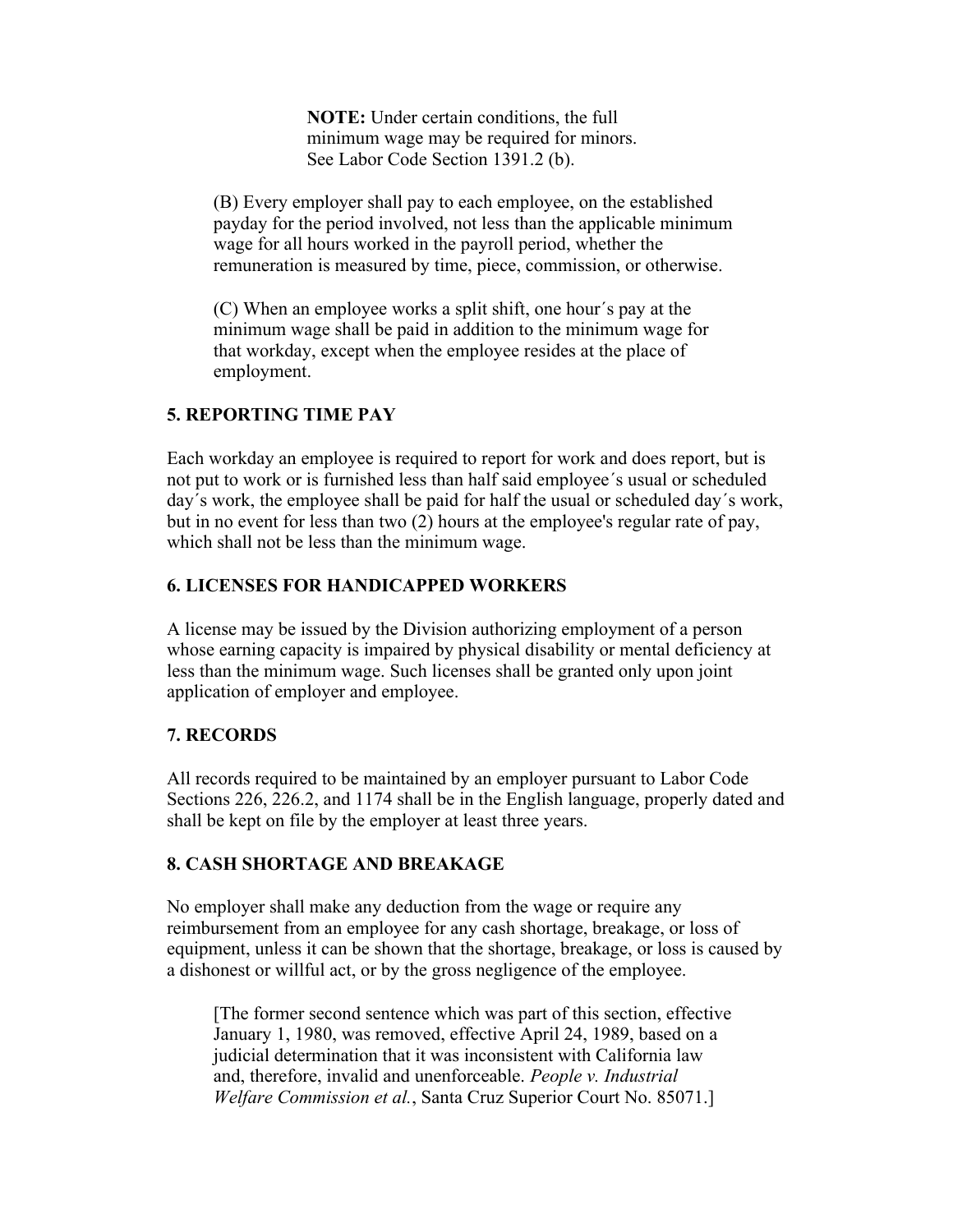#### **9. UNIFORMS AND EQUIPMENT**

(A) When uniforms are required by the employer to be worn by the employee as a condition of employment, such uniforms shall be provided and maintained by the employer. The term "uniform" includes wearing apparel and accessories of distinctive design or color.

**NOTE:** This section shall not apply to protective apparel regulated by the Occupational Safety and Health Standards Board.

(B) When tools or equipment are required by the employer or are necessary to the performance of a job, such tools and equipment shall be provided and maintained by the employer, except that an employee whose wages are at least two (2) times the minimum wage provided herein may be required to provide and maintain hand tools and equipment customarily required by the trade or craft.

**NOTE:** This section shall not apply to protective equipment and safety devices on tools regulated by the Occupational Safety and Health Standards Board.

(C) A reasonable deposit may be required as security for the return of the items furnished by the employer under provisions of subsections (A) and (B) of this section upon issuance of a receipt to the employee for such deposit. Such deposits shall be made pursuant to Section 400 and following of the Labor Code or an employer with the prior written authorization of the employee may deduct from the employee´s last check the cost of an item furnished pursuant to (A) and (B) above in the event said item is not returned. No deduction shall be made at any time for normal wear and tear. All items furnished by the employer shall be returned by the employee upon completion of the job.

### **10. MEALS AND LODGING**

(A) **"Meal"** means an adequate, well-balanced serving of a variety of wholesome, nutritious foods.

**"Lodging"** means living accommodations available to the employee for full-time occupancy which are adequate, decent, and sanitary according to usual and customary standards. Employees shall not be required to share a bed.

(B) Meals or lodging may not be credited against the minimum wage without a voluntary written agreement between the employer and the employee. When the credit for meals or lodging is used to meet part of the employer´s minimum wage obligation, the amounts so credited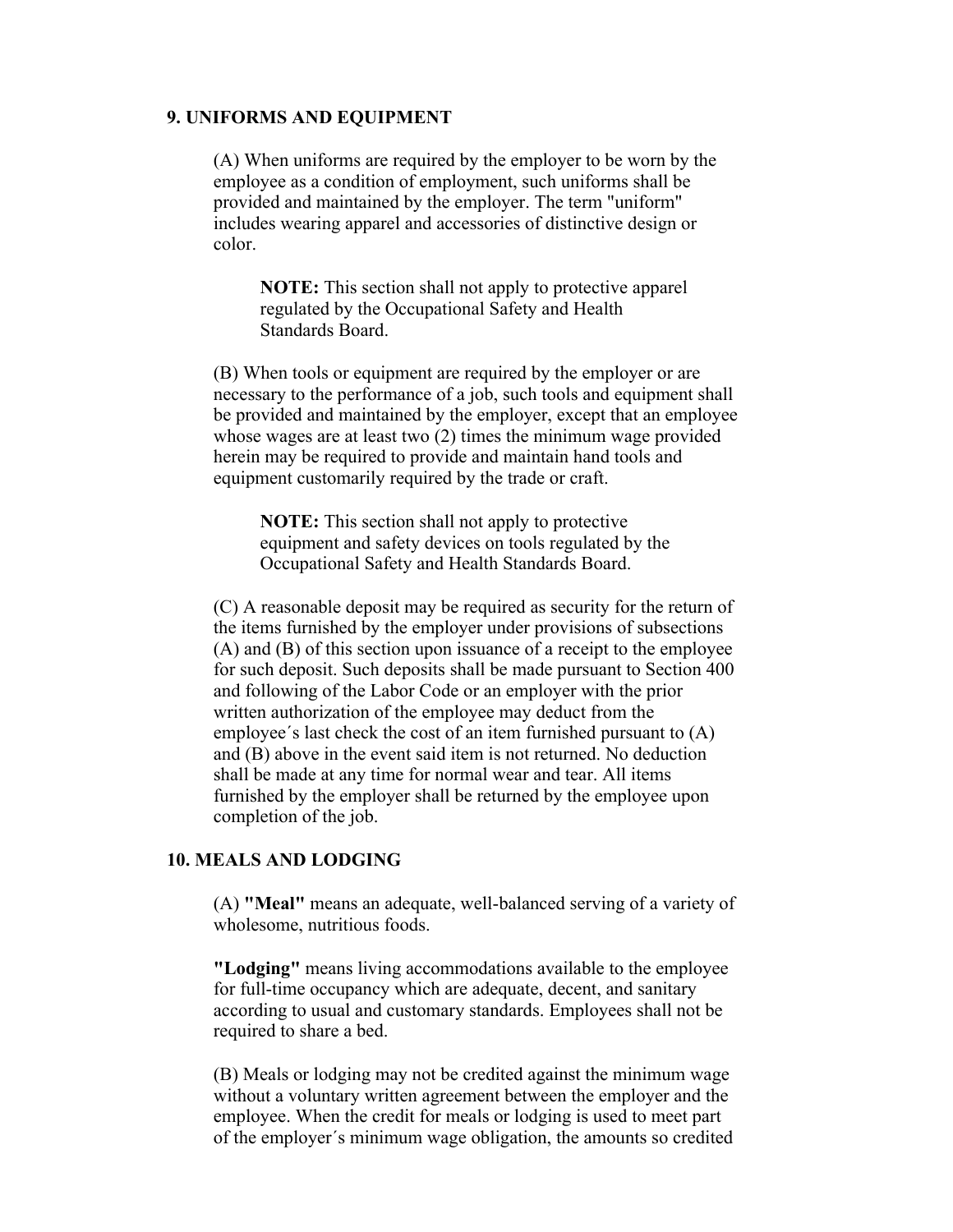may not be more than the following:

|                                                                                                                                       | Effective<br>January 1, 1998 | Effective<br>March 1,<br>1998 |
|---------------------------------------------------------------------------------------------------------------------------------------|------------------------------|-------------------------------|
| Room occupied alone                                                                                                                   | \$24.25 per<br>week          | $$27.05$ per<br>week          |
| Room shared                                                                                                                           | $$20.00$ per<br>week         | $$22.30$ per<br>week          |
| Apartment--two-thirds $(2/3)$ of the<br>ordinary rental value, and in no event<br>more than                                           | \$290.80<br>per month        | \$324.70<br>per month         |
| Where a couple are both employed by<br>the employer, two-thirds $(2/3)$ of the<br>ordinary rental value, and in no event<br>more than | \$430.20<br>per month        | \$480.30<br>per month         |
| Meals:<br><b>Breakfast</b><br>Lunch<br>Dinner                                                                                         | \$1.80<br>\$2.55<br>\$3.40   | \$2.05<br>\$2.85<br>\$3.80    |

(C) Meals evaluated as part of the minimum wage must be bona fide meals consistent with the employee´s work shift. Deductions shall not be made for meals not received nor lodging not used.

(D) If, as a condition of employment, the employee must live at the place of employment or occupy quarters owned or under the control of the employer, then the employer may not charge rent in excess of the values listed herein.

### **11. MEAL PERIODS**

No employer shall employ any person for a work period of more than five (5) hours without a meal period of not less than thirty (30) minutes, except that when a work period of not more than six (6) hours will complete the day's work the meal period may be waived by mutual consent of employer and employee. Unless the employee is relieved of all duty during a thirty (30) minute meal period, the meal period shall be considered an "on duty" meal period and counted as time worked. An "on duty" meal period shall be permitted only when the nature of the work prevents an employee from being relieved of all duty and when by written agreement between the parties an on-the-job paid meal period is agreed to.

### **12. REST PERIODS**

Every employer shall authorize and permit all employees to take rest periods,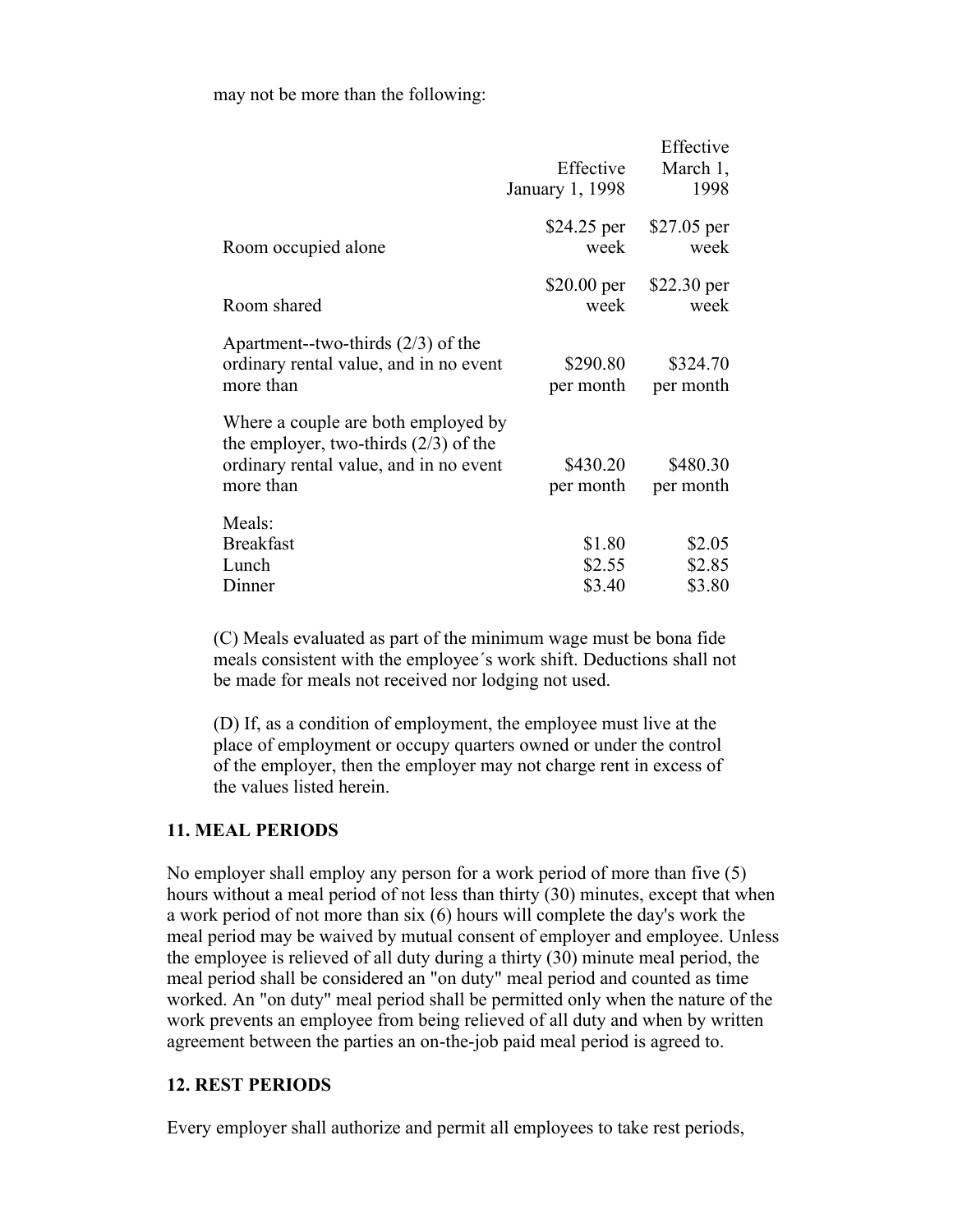which insofar as practicable shall be in the middle of each work period. The authorized rest period time shall be based on the total hours worked daily at the rate of ten (10) minutes net rest time per four (4) hours or major fraction thereof.

However, a rest period need not be authorized for employees whose total daily work time is less than three and one-half (3 1/2) hours. Authorized rest period time shall be counted as hours worked for which there shall be no deduction from wages.

## **13. FILING REPORTS**

(See California Labor Code, Section 1174(a))

# **14. INSPECTION**

(See California Labor Code, Section 1174)

# **15. PENALTIES**

(See California Labor Code, Section 1199)

### **16. SEPARABILITY**

If the application of any provision of this Order, or any section, subsection, subdivision, sentence, clause, phrase, word, or portion of this Order should be held invalid or unconstitutional or unauthorized or prohibited by statute, the remaining provisions thereof shall not be affected thereby, but shall continue to be given full force and effect as if the part so held invalid or unconstitutional had not been included herein.

# **17. POSTING OF ORDER**

Every employer shall keep a copy of this Order and make it available to every employee upon request.

### **EXCERPTS FROM THE LABOR CODE**

**Section 200.** As used in this article: (a) "Wages" includes all amounts for labor performed by employees of every description, whether the amount is fixed or ascertained by the standard of time, task, piece, commission basis, or other method of calculation.

**Section 201.** If an employer discharges an employee, the wages earned and unpaid at the time of discharge are due and payable immediately.

**Section 202.** If an employee not having a written contract for a definite period quits his employment, his wages shall become due and payable not later than 72 hours thereafter, unless the employee has given 72 hours previous notice of his intention to quit, in which case the employee is entitled to his wages at the time of quitting.

**Section 1174.** Every person employing labor in this state shall: